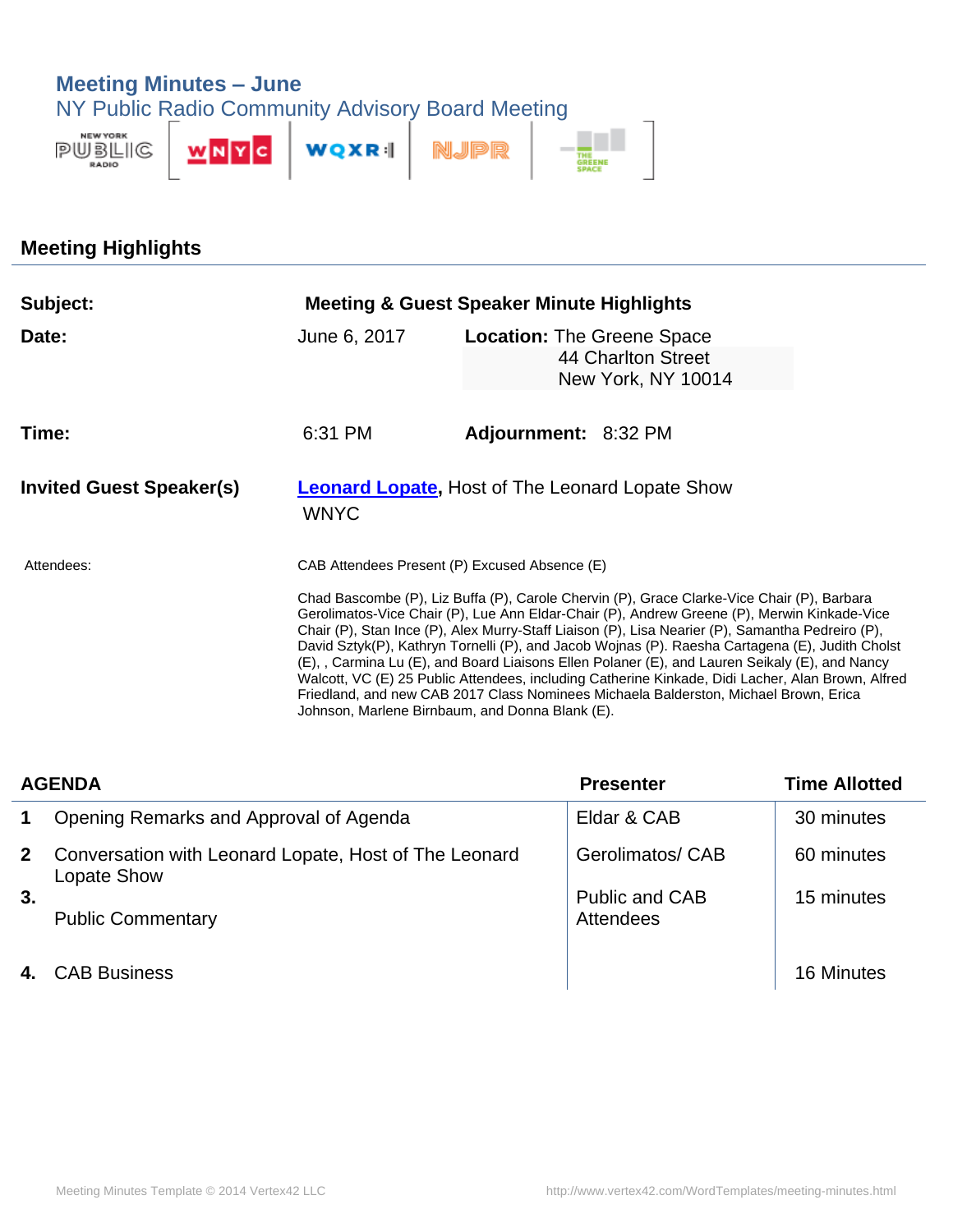**Discussion Highlights**